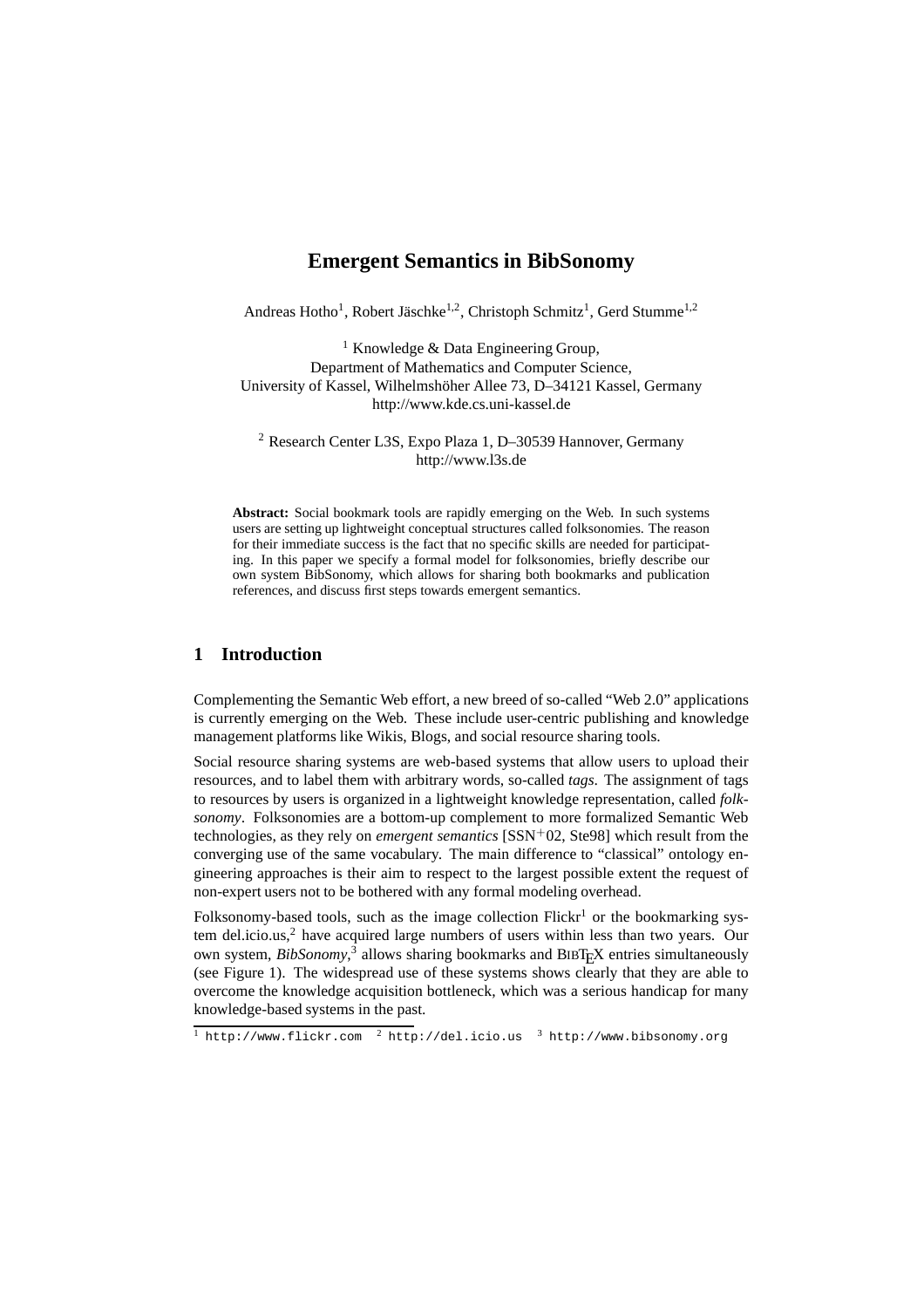This paper summarizes work presented in [HJSS06a], [SHJS06] and [HJSS06b]. It is organized as follows. In Section 2 we introduce a formal model and the BibSonomy system. In Section 3 we present the application of association rule mining in folksonomies as well as the FolkRank – both to support emergent semantics. The paper concludes with a review of related work and an outlook.

## **2 BibSonomy— A Folksonomy-Based Social Bookmark System**

This section briefly describes the BibSonomy system<sup>4</sup> developed by our group. BibSonomy allows a user to share bookmarks (i.e., URLs) as well as publication references. The data model of the publication part is based on  $BIBT<sub>F</sub>X$ , a popular literature management system for LATEX. BibSonomy implements the formal model of a folksonomy which we published in [HJSS06a], and which we briefly recall here.

A folksonomy describes the users, resources, and tags, and the user-based assignment of tags to resources. We formalize this in the following definition:

**Definition 1.** *A* folksonomy *is a tuple*  $\mathbb{F} := (U, T, R, Y, \prec)$  *where* U, T, and R are finite *sets, whose elements are called* users*,* tags *and* resources*, resp.,* Y *is a ternary relation between them, i.e.,*  $Y \subseteq U \times T \times R$ *, whose elements are called tag assignments, and*  $\prec$ *is a user-specific subtag/supertag-relation, i.e.,*  $\prec \subset U \times T \times T$ *, called is-a relation.* 

*The* personomy  $\mathbb{P}_u$  *of a given user*  $u \in U$  *is the restriction of*  $\mathbb{F}$  *to u, i.e.,*  $\mathbb{P}_u :=$  $(T_u, R_u, I_u, \prec_u)$  *with*  $I_u := \{(t, r) \in T \times R \mid (u, t, r) \in Y\}$ ,  $T_u := \pi_1(I_u)$ ,  $R_u :=$  $\pi_2(I_u)$ *, and*  $\prec_u := \{(t_1, t_2) \in T \times T \mid (u, t_1, t_2) \in \prec\}$ *, where*  $\pi_i$  *denotes the projection on the* i*th dimension.*

If we disregard the is-a relation, we can simply note a folksonomy as a quadruple  $\mathbb{F} :=$  $(U, T, R, Y)$ . This structure is known in Formal Concept Analysis [Wil82, GW99] as a *triadic context* [LW95]. An equivalent view on this structure is that of a tripartite (undirected) hypergraph  $G = (V, E)$ , where  $V = U\dot{\cup}T\dot{\cup}R$  is the set of nodes, and  $E = \{ \{u, t, r\} \mid (u, t, r) \in Y \}$  is the set of hyperedges.

## **2.1 User Interface**

Figure 1 shows a typical list of bookmark and publication posts containing the tag *web*. The page is divided into four parts: the header (showing navigation links and search boxes), two lists of posts – one for bookmarks and one for publications – sorted by date in descending order, and a list of tags related to the posts. This scheme holds for all pages showing posts and allows for navigation in all dimensions of the folksonomy.

Figures 2 and 3 present a detailed view of bookmark and publication posts from Figure 1. The first line of the bookmark post shows in bold the title of the bookmark which has

<sup>4</sup> http://www.bibsonomy.org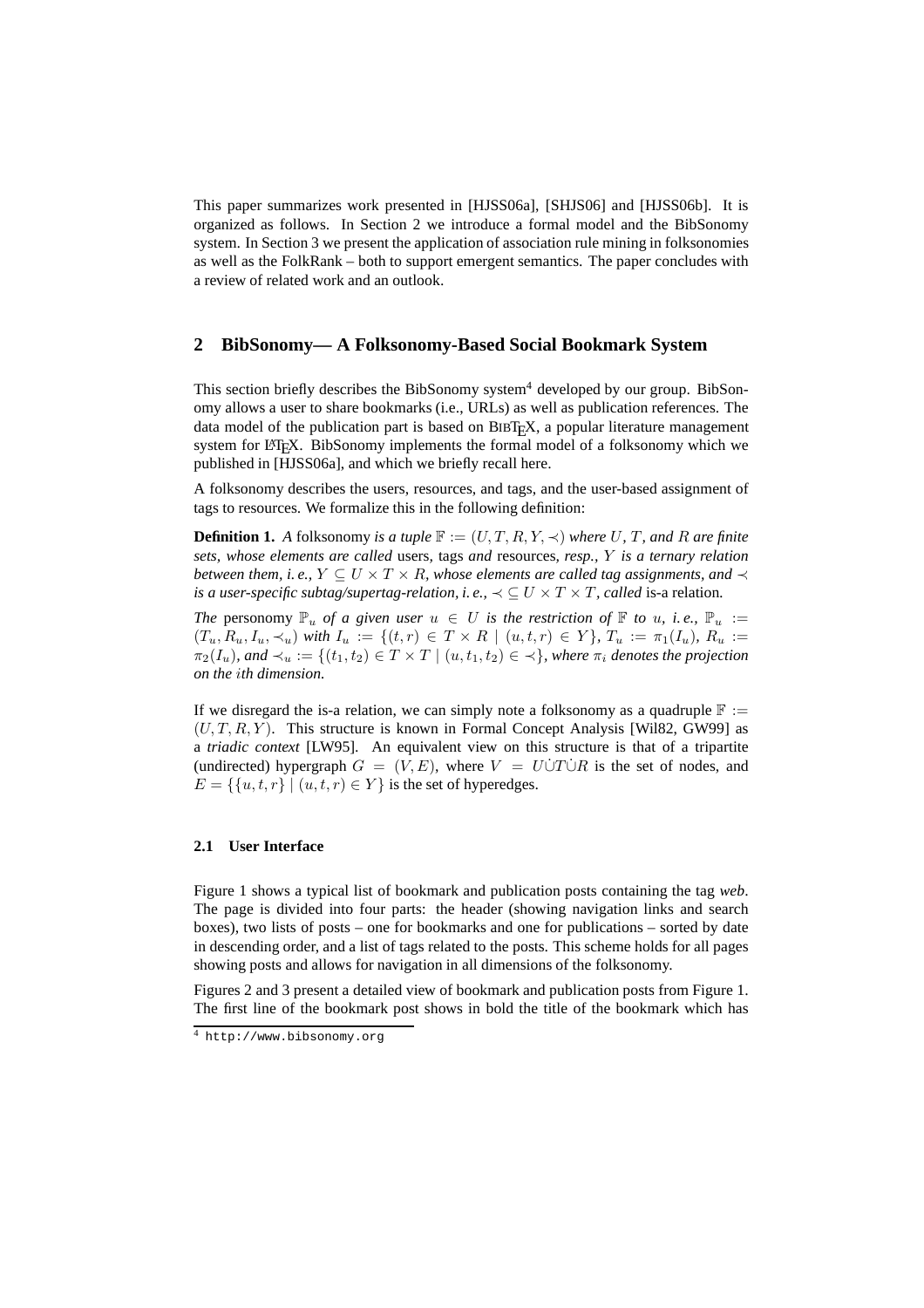| <b>BibSonomy:: tag::</b> web<br>A blue social bookmark and publication sharing system.                             |                                                                                                      |               | all                                                                                                                                                                                                                 | I cfulltext search here><br>search                                                                                                                     |  |
|--------------------------------------------------------------------------------------------------------------------|------------------------------------------------------------------------------------------------------|---------------|---------------------------------------------------------------------------------------------------------------------------------------------------------------------------------------------------------------------|--------------------------------------------------------------------------------------------------------------------------------------------------------|--|
| tags · groups · popular<br>myBibSonomy · post bookmark · post bibtex                                               |                                                                                                      |               |                                                                                                                                                                                                                     | logged in as ria · help · fag · blog<br>0 picked to download friends · settings · logout                                                               |  |
| bookmarks RSS                                                                                                      | publications RSS BibTeX                                                                              |               |                                                                                                                                                                                                                     | related tags                                                                                                                                           |  |
| previous   next                                                                                                    | previous next                                                                                        | pick   unpick |                                                                                                                                                                                                                     | + semantic + Semantic + tools + web2.0 +<br>software + folksonomy + aiax + $2.0$ + mining +<br>search + rdf + internet + design + social +             |  |
| www.ajaxwrite.com<br>to web 2.0 word tools ajax writer by hotho and 2 other people on-<br>2006-04-07 08:01:31 CODV | The Semantic Web<br>Tim Berners-Lee and James Hendler and Ora Lassila, Scientific<br>American (2001) |               | programming + ontology + myown + services +<br>ontology + javascript + technology + opensource<br>$+$ free $+$ online $+$ development $+$ seminar2006 $+$<br>$\cosh + k$ nowledge + xml + wiki + list + acquisition |                                                                                                                                                        |  |
| Radio Melodic                                                                                                      | to web seamntic by cassis and 6 other people on 2006-04-07<br>22:52:59 pick copy BibTeX              |               |                                                                                                                                                                                                                     | + socialsoftware + google + collaboration + html +<br>$a$ pi + population + Sam + Integration + Inormation +<br>Chapman + Armadilo + AKT + webdesign + |  |

Figure 1: BibSonomy displays bookmarks and BIBTEX based bibliographic references simultaneously.

|                                                                  | <b>Semantic Network Analysis of Ontologies</b><br>Bettina Hoser and Andreas Hotho and Robert Jäschke and |
|------------------------------------------------------------------|----------------------------------------------------------------------------------------------------------|
|                                                                  | Christoph Schmitz and Gerd Stumme. Proceedings of the 3rd                                                |
|                                                                  | European Semantic Web Conference \emph{(accepted for                                                     |
| <b>REST web services</b>                                         | publication)} (2006)                                                                                     |
| Good intro to the REST "architecture"                            | to web 2006 social ontology myown semantic analysis network                                              |
| to web service tutorial guidelines api rest by hotho and 3 other | sna by hotho and 1 other person on 2006-04-06 21:32:23 pick                                              |
| people on 2006-04-04 16:11:47 copy                               | copy URL BibTeX                                                                                          |
| Figure 2: a single bookmark post                                 | Figure 3: a single publication post                                                                      |

hyperlinks to its URL. The second line is an optional description assigned by the user. The last two lines first show the tags the user has assigned to this post (*web, service, tutorial, guidelines, api,* and *rest*), second, the user name (*hotho*), followed by how many users tagged that resource. These parts hyperlink to the corresponding tag pages of the user, the user's overview page, and a page showing all four posts (i. e., the one of user *hotho* and those of the 3 other people) of this resource. The last part shows the posting date and time followed by actions the user can perform on this post – (*edit*, *delete*) for his own posts, or (*copy*) for others. The structure of a publication post displayed in BibSonomy is very similar, showing the bibliographic details instead of the description. The title links to a page providing detailed information on that post. The actions for BIBTEX items include picking the entry for later download, copying it, accessing the URL of the entry or viewing the BIBT<sub>E</sub>X source code.

#### **2.2 Relations Between Tags**

While tagging is popular because it is simple and no specific skills are needed, people using systems like BibSonomy are nevertheless asking for options to structure their tags. A user specific binary relation ≺ between tags as described in our folksonomy model is an easy way to arrange tags. Therefore we included this possibility in BibSonomy.

To enable the specification of the  $\prec$  relation while tagging, we use the character sequences  $\epsilon$  - and ->. I. e., if the user u enters  $t_1 - \epsilon_2$ , we attach the tags  $t_1$  and  $t_2$  to the respective resource and add the triple  $(u, t_1, t_2)$  to the relation  $\prec$ . The tag  $t_2 \prec t_1$  is interpreted as  $t_1$ -> $t_2$ . This can be read as " $t_1$  *is a*  $t_2$ " or " $t_1$  *is a subtag* of the *supertag*  $t_2$ ". There are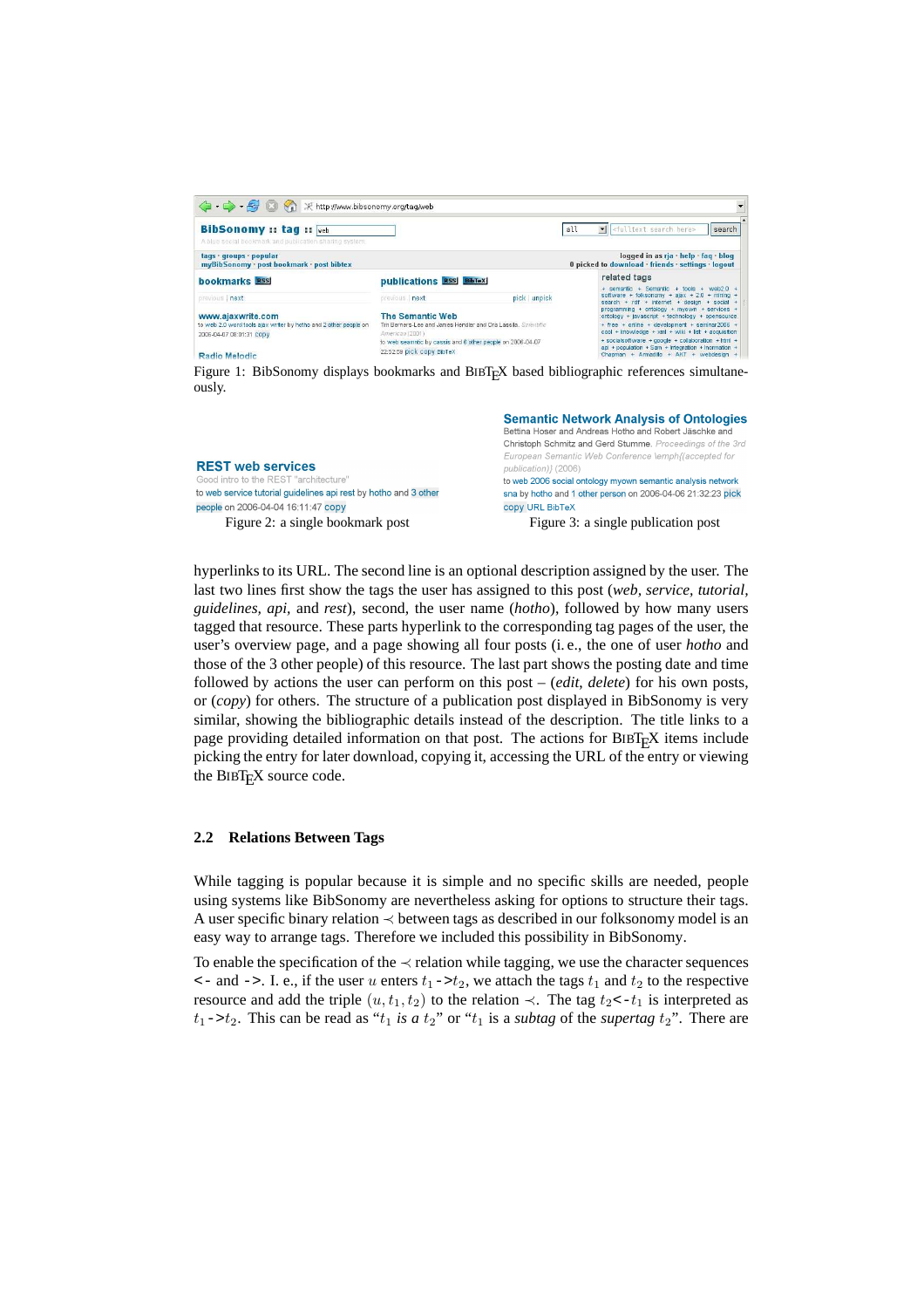also other ways to add elements to  $\prec$ , in particular a relation editor.

The  $\prec$  relation is used in several situations. First, the user can structure his tag cloud by showing all subtags of a certain supertag, thus seeing the tags in a hierarchy. Second, BibSonomy offers the option to show on a users tag page not only posts which contain a certain tag, but also posts which contain one of its subtags.

Including this relation raises several questions which are still under discussion:

- How to handle cycles, i.e.  $u \in U$  and  $t_1, \ldots, t_m \in T$  with  $(u, t_i, t_{i+1}) \in \prec$  (for  $i = 1, \ldots, m - 1$  and  $(u, t_m, t_1) \in \prec$ ?
- How to model equivalence or non-equivalence of tags?
- Should we make use of the transitive closure of the relation? If so: where and how to do it efficiently?
- How to express such queries like "all posts which have the tag *howto* and also one of the subtags of *programming*"? One idea would be "->programming howto".

## **3 Emergent Semantics in Folksonomies**

We discuss now the adaptation of a data mining and an information retrieval approach to detect emergent semantics within folksonomy systems. In particular, we present an adaptation of association rule mining [SHJS06] and an adaptation of PageRank [HJSS06b] to the triadic nature of folksonomies. While we intend to implement these techniques within BibSonomy in the near future, we demonstrate our findings on data from the del.icio.us system, as it had a much larger data basis at the time of performing our experiments.

#### **3.1 Association rule mining in Folksonomies**

Discussions on the respective mailing lists such as *delicious-discuss*<sup>5</sup> show that there is a demand for more structure on folksonomies beyond flat tags, e. g., in the shape of the abovementioned  $\prec$  relation. One possibility of offering such structure, without users having to maintain it themselves, is the application of ontology learning techniques.

Users express the meaning of resources through their tagging behavior. In tagging each resource, often general and more special tags are mixed; i. e., many web pages about XSLT stylesheets are tagged with *xslt* and additionally with *xml*. By computing association rules [AIS93] between tags, these relationships between tags can be extracted.

Regarding Definition 1 we observe that association rules cannot be mined directly on folksonomies, because of their triadic nature. One either has to define some kind of triadic association rules, or to transform the triadic folksonomy into a dyadic relation. In this paper, we follow the latter approach. For a definition of the projections refer to [SHJS06].

We consider one specific projection for demonstration purposes, namely  $\mathbb{K}_1 := (U \times$ 

<sup>5</sup> http://lists.del.icio.us/pipermail/discuss/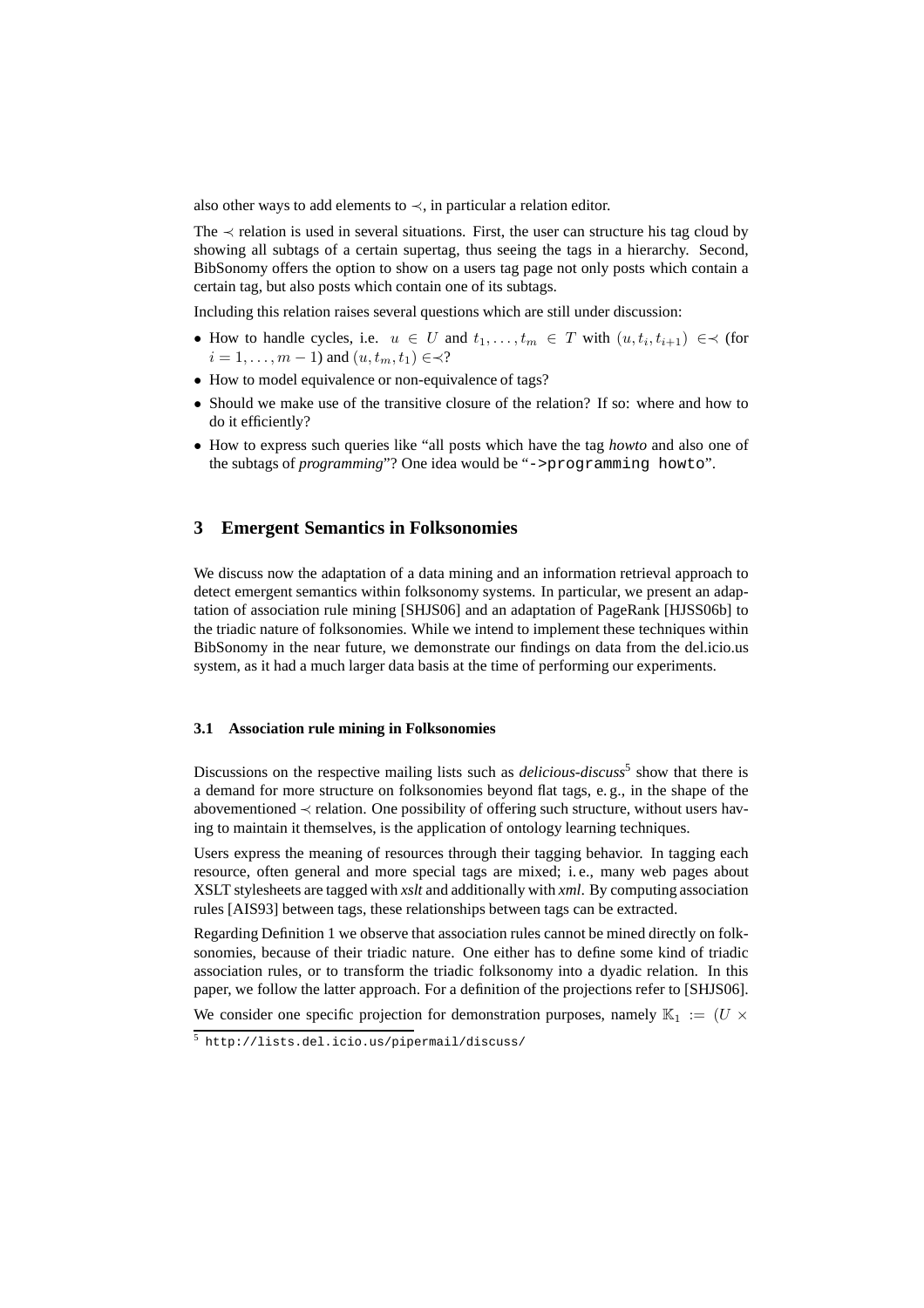

Figure 4: Two element rules between del.icio.us tags with 0,05 % support und 50 % confidence

 $R, T, I_1$ ) with  $I_1 := \{((u, r), t) | (u, t, r) \in Y\}$ . An association rule  $A \to B$  in  $\mathbb{K}_1$  is read as *users assigning the tags from* A *to some resources often also assign the tags from* B *to them*. This type of rules may be used in a recommender system, e.g., for recommending a tag hierarchy. If a user assigns all tags from A then the system suggests him to add also those from B.

We have evaluated this approach on del.icio.us data. To that end, we have extracted  $|U| =$ 75.242 users,  $|T| = 533.191$  tags, and  $|R| = 3.158.297$  resources, which are connected in del.icio.us through  $|Y| = 17.362.212$  tag assignments.

Figure 4 shows an example from [SHJS06], which was computed on the del.icio.us data. Here we examine which tags occur more often with regard to other tags (e. g., if a user tags a particular resource with *xslt*, he will often tag it with *xml* also). In the nomenclature of association rule mining, the tags are the items, while user-resource combinations are transactions.

In the case at hand, an association rule points towards a subtag-supertag relation, which can be recommended to the user for inclusion in his  $\prec$  relation. This approach can be combined with fulltext-based methods (e. g., [CPSTS05]) if the resources are web pages or other fulltext documents.

Figure 4 shows all rules with one element in the premise and one element in the conclusion that we derived from  $\mathbb{K}_1$  with a minimum support of 0.05 % and a minimum confidence of 50%. In the diagram one can see that our interpretation of rules in  $\mathbb{K}_1$  holds for these examples: users tagging some webpage with *debian* are likely to tag it with *linux* also, and pages about *bands* are probably also concerned with *music*. These results can be used in a recommender system, aiding the user in choosing the tags which are most helpful in retrieving the resource later.

Another view on these rules is to see them as subsumption relations, so that the rule mining can be used to learn a taxonomic structure. If many resources tagged with *xslt* are also tagged with *xml*, this indicates, for example, that *xml* can be considered a supertopic of *xslt* if one wants to automatically populate the  $\prec$  relation. Figure 4 also shows two pairs of tags which occur together very frequently without any distinct direction in the rule: *open source* occurs as a phrase most of the time, while the other pair consists of two tags (*ukquake* and *ukq:irc*), which seem to be added automatically to any resource that is mentioned in a particular chat channel.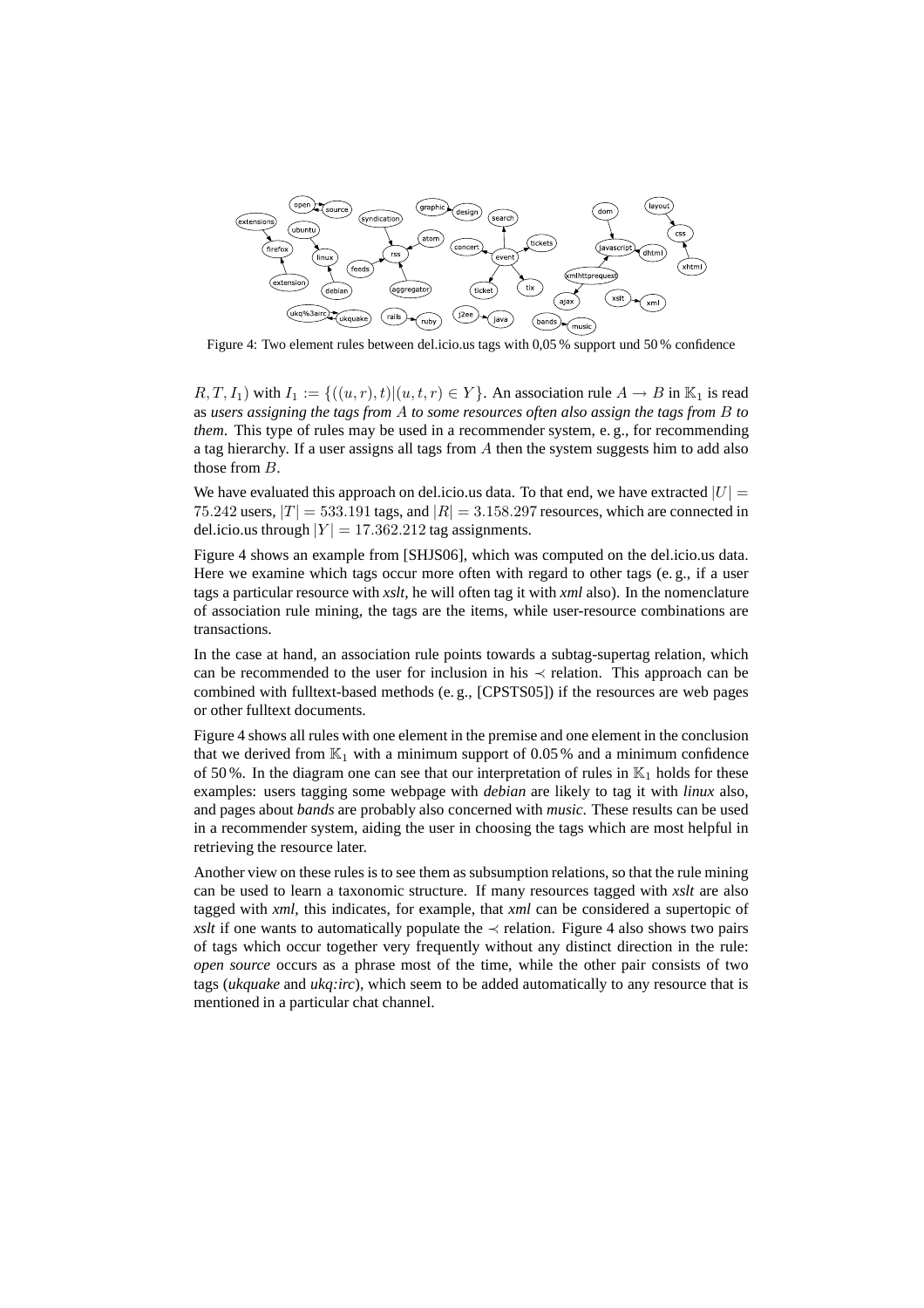#### **3.2 FolkRank**

Algorithms spreading weights in graphs like the popular PageRank [BP98] compute node rankings by incorporating the idea that a node is important if there are many edges from other nodes pointing to it and if those nodes are important themselves. We employ the same underlying principle to the tripartite graph of the folksonomy to rank users, tags or resources, e. g., a resource which is tagged with important tags by important users becomes important itself. The same holds, symmetrically, for tags and users. We have developed the *FolkRank* algorithm, a version of PageRank adapted to the structure of a folksonomy.

First we convert the tripartite hypergraph of the folksonomy into an undirected tripartite graph by transforming all co-occurences of tags and users, users and resources, tags and resources into undirected, weighted edges between the respective nodes. Applying plain PageRank with a preference vector (which models the random surfer) to express preference for tags, users or resources gives results dominated by nodes which are important in a ranking without preference vector. This is due to the dominance of these nodes in the folksonomy and the undirected structure where weight swashes back immediately. To compensate this, we compute the winners and losers of the mutual reinforcement of resources when a preference is given by considering the difference to the baseline without a preference vector. We call the resulting weight of an element of the folksonomy the *FolkRank* of that node. More details can be found at [HJSS06b].

#### **3.2.1 Generating Recommendations**

The original PageRank paper [BP98] already pointed out the possibility of using the random surfer vector as a personalization mechanism for PageRank computations. FolkRank yields a set of related users and resources for a given tag. Following these observations, FolkRank can be used to generate recommendations within a folksonomy system. These can be presented to the user at different points in the usage of a folksonomy system:

- Documents that are of potential interest to a user can be suggested to him. This kind of recommendation pushes potentially useful content to the user and increases the chance that he finds useful resources that he did not even know by "serendipitous" browsing.
- When using a certain tag, other related tags can be suggested. This can be used, for instance, to speed up the consolidation of different terminologies and thus facilitate the emergence of a common vocabulary.
- Other users that work on related topics can be made explicit, improving thus the knowledge transfer within organizations and fostering the formation of communities.

## **4 Related Work**

A good overview of social bookmarking tools is provided by [HHLS05, LHFH05] whereas [GH05] discusses the structure of folksonomies (especially del.icio.us) and identifies seven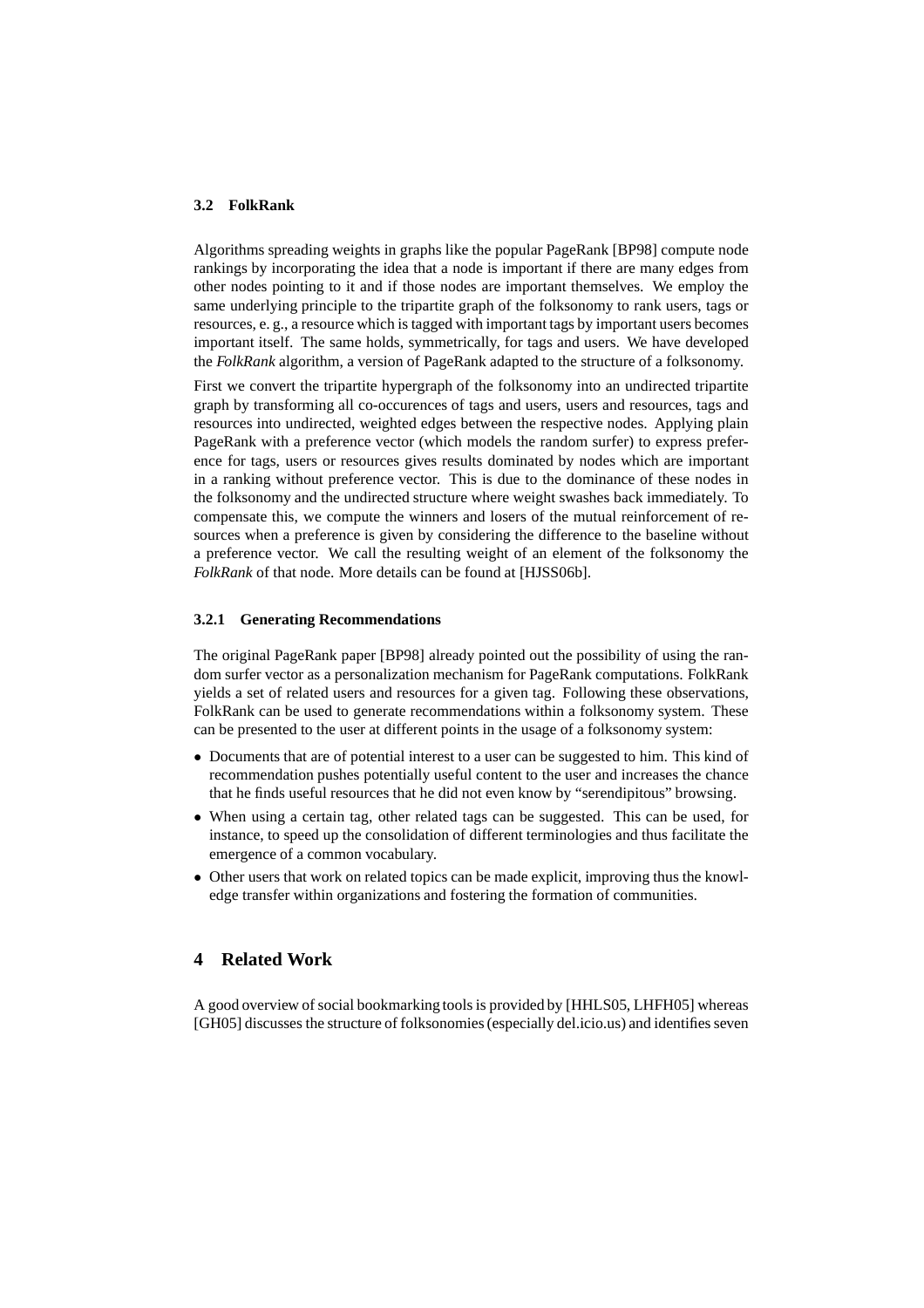types of tags. Visalization of tags over time is the topic of  $[DKM<sup>+</sup>06]$ , which also describes algorithms for this task. A related work regarding Blogs is [PMW05], which uses prinicipal component analysis and clustering techniques on a FOAF-network<sup>6</sup> to extract temporal changes of the user structure.

In [Mik05], Mika defines a model of semantic-social networks for extracting lightweight ontologies from del.icio.us. Besides calculating measures like the clustering coefficient, (local) betweenness centrality or the network constraint on the extracted one-mode network, Mika uses co-occurence techniques for clustering the folksonomy.

For further related work to our approaches presented in Section 3, we refer to the more comprehensive publications [SHJS06] and [HJSS06b].

## **5 Conclusion and Outlook**

In this paper we described a formal model for folksonomies upon that our BibSonomy system is built. We discussed algorithms for exploring the structure of a folksonomy and described our BibSonomy system.

Since a folksonomy is a rich conceptual structure there are several ways to examine it. Up to now we focused mainly on the graph structure of a folksonomy and exploited and enhanced existing algorithms. With the growing amount of users and the availability of relations between tags, more sophisticated algorithms are needed. With the help of Bib-Sonomy we are able to develop and test them, and let the users profit from our results.

When folksonomy-based systems grow larger, user support has to go beyond enhanced retrieval facilities. Therefore, the internal structure has to become better organized. An obvious approach for this are semantic web technologies. The key question remains though how to exploit their benefits without bothering untrained users with their rigidity. We believe that this will become a fruitful research area for the Semantic Web community for the next years.

**Acknowledgement.** Part of this research was funded by the EU in the Nepomuk project (FP6-027705).

### **References**

- [AIS93] R. Agrawal, T. Imielinski, and A. Swami. Mining association rules between sets of items in large databases. In *Proc. of SIGMOD 1993*, pages 207–216. ACM Press, May 1993.
- [BP98] Sergey Brin and Lawrence Page. The Anatomy of a Large-Scale Hypertextual Web Search Engine. *Computer Networks and ISDN Systems*, 30(1-7):107–117, April 1998.
- [CPSTS05] P. Cimiano, A. Pivk, L. Schmidt-Thieme, and S. Staab. Learning Taxonomic Relations from Heterogeneous Sources of Evidence. In *Ontology Learning from Text: Meth-*

<sup>6</sup> http://www.foaf-project.org